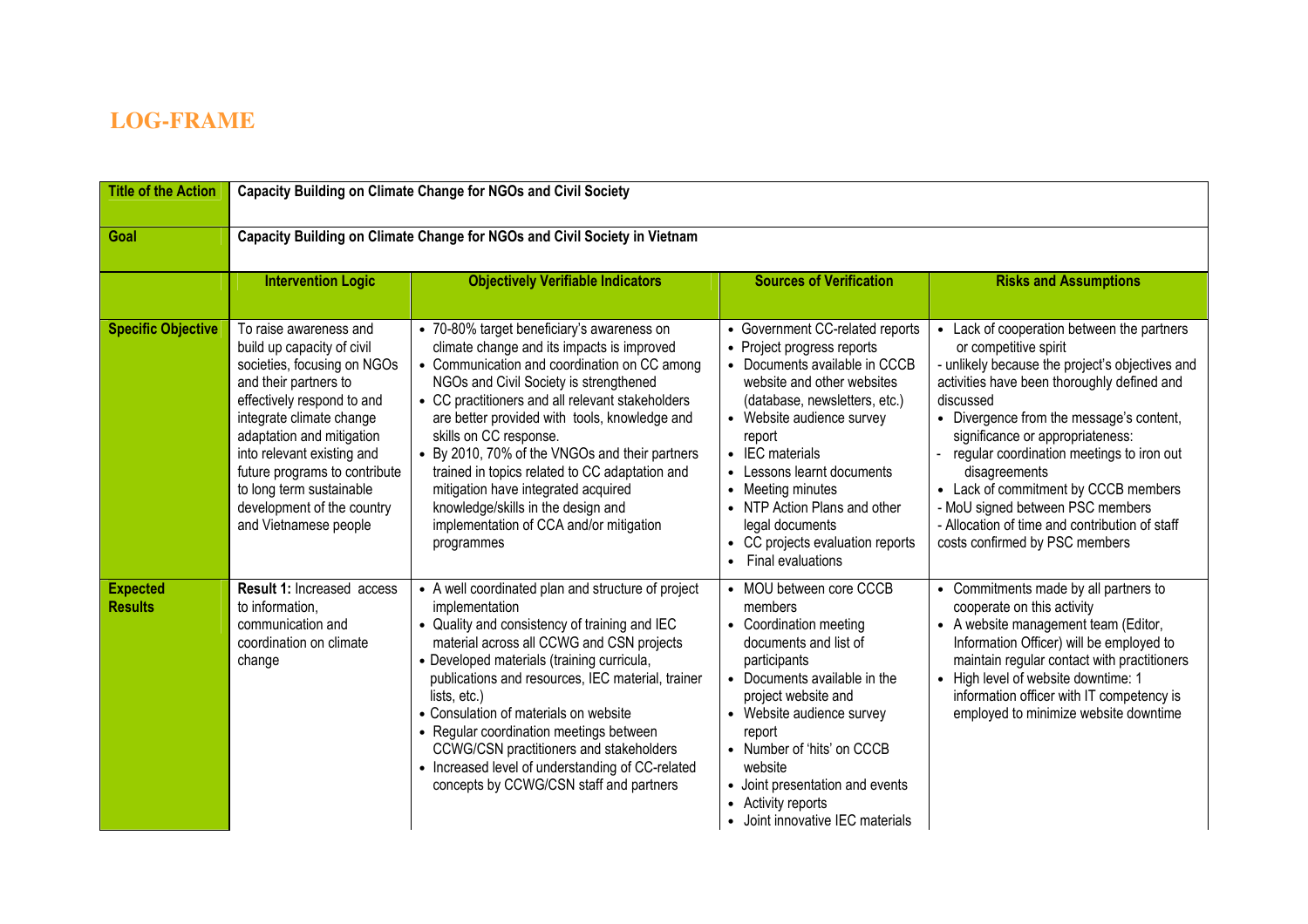| Result 2: Increased<br>• Number of trained CCWG/ CSN staff and<br>• Training materials developed<br>• CC issues become low on the GoV<br>knowledge and skills on CC<br>• Lists of participants<br>priorities agenda<br>partners<br>adaptation, mitigation and<br>• At least 3 ToT trainings and 12 extended<br>- National Targeted Programme to respond<br>• Activity reports (training<br>capacity to integrate CC and<br>to Climate Change approved by the Prime<br>trainings, among CCCB members are conducted<br>courses, etc.)<br>DRR into existing programs<br>• Publications relating to REDD,<br>Minister on 2 <sup>nd</sup> December 2008 as a solid<br>during the project<br>CDM, CCA/DRR integration<br>• Training curriculum, tools and associated<br>political commitment<br>materials on CC mitigation and adaptation<br>• Mid-term and final evaluation<br>• Local authorities do not see the priority of<br>collected, developed for common use<br>integrating CCA/DRR into socio-economic<br>reports<br>• Guidebooks on specific topics such as REDD,<br>development planning and<br>CDM, etc. compiled and published<br>implementation<br>- Frequent interaction and dialogue between<br>the CCCB partners and Government to<br>maintain high level of commitment.<br>Result 3: Enhanced sharing<br>• Good practices and practical experiences on CC<br>Little or no risk, as most of the groundwork<br>• Study tour programme and<br>and learning on practical<br>mitigation and adaptation collected,<br>schedule<br>has already been done and commitments<br>experience and good models<br>disseminated, recognized and applied by CC<br>• Lists of participants<br>secured in preliminary meetings.<br>Practitioners and Policy makers<br>of climate change mitigation<br>• Activity reports (workshop,<br>• At least 1 national learning and sharing event<br>cross visits, etc.)<br>and adaptation<br>on CC issues conducted during the project<br>• Good practices on CC<br>• IEC materials<br>period<br>• At least 2 domestic cross-visits are organized<br>• Fact sheets on CC<br>• Increased level of understanding of CC<br>• Mid term and final evaluation<br>concepts and practices by CCWG/ CSN staff<br>and partners<br><b>Activities</b><br>Expected Result 1: Increased communications and coordination on climate change<br><b>Pre-conditions</b><br>• Coordination mechanisms function as<br>Activity 1.1: Participatory planning workshop (25 persons* 1 ws/year * 3 years)<br>planned<br>Activity 1.2: Improve the Climate Change Working Group Website and create both English and Vietnamese versions to<br>• CCWG and CSN member organizations<br>encourage an active online community.<br>continue to cooperate well<br>Activity 1.3: Publication of project newsletter on Climate Change<br>• Clear understanding and effective<br>Activity 1.4: Database Development<br>cooperation with existing coordination<br>Activity 1.5: Develop appropriate awareness raising and promotional materials<br>forums (CCWG, CSN, DMWG)<br>Activity 1.6: Coordination meetings<br>• Good communication and collaboration<br>Expected Results 2: Increased knowledge and skills on CC adaptation, mitigation and capacity to integrate CC<br>with relevant Ministries and insitutions<br>and DRR into existing programs<br>(MoNRE, MARD, MoET, NAPA, etc.) |  |  | • Mid term and Final |  |
|--------------------------------------------------------------------------------------------------------------------------------------------------------------------------------------------------------------------------------------------------------------------------------------------------------------------------------------------------------------------------------------------------------------------------------------------------------------------------------------------------------------------------------------------------------------------------------------------------------------------------------------------------------------------------------------------------------------------------------------------------------------------------------------------------------------------------------------------------------------------------------------------------------------------------------------------------------------------------------------------------------------------------------------------------------------------------------------------------------------------------------------------------------------------------------------------------------------------------------------------------------------------------------------------------------------------------------------------------------------------------------------------------------------------------------------------------------------------------------------------------------------------------------------------------------------------------------------------------------------------------------------------------------------------------------------------------------------------------------------------------------------------------------------------------------------------------------------------------------------------------------------------------------------------------------------------------------------------------------------------------------------------------------------------------------------------------------------------------------------------------------------------------------------------------------------------------------------------------------------------------------------------------------------------------------------------------------------------------------------------------------------------------------------------------------------------------------------------------------------------------------------------------------------------------------------------------------------------------------------------------------------------------------------------------------------------------------------------------------------------------------------------------------------------------------------------------------------------------------------------------------------------------------------------------------------------------------------------------------------------------------------------------------------------------------------------------------------------------------------------------------------------------------------------------------------------------------------------------------------------------------------------------------------------------------------------------------------------------------------------------------------------|--|--|----------------------|--|
|                                                                                                                                                                                                                                                                                                                                                                                                                                                                                                                                                                                                                                                                                                                                                                                                                                                                                                                                                                                                                                                                                                                                                                                                                                                                                                                                                                                                                                                                                                                                                                                                                                                                                                                                                                                                                                                                                                                                                                                                                                                                                                                                                                                                                                                                                                                                                                                                                                                                                                                                                                                                                                                                                                                                                                                                                                                                                                                                                                                                                                                                                                                                                                                                                                                                                                                                                                                            |  |  | evaluations.         |  |
|                                                                                                                                                                                                                                                                                                                                                                                                                                                                                                                                                                                                                                                                                                                                                                                                                                                                                                                                                                                                                                                                                                                                                                                                                                                                                                                                                                                                                                                                                                                                                                                                                                                                                                                                                                                                                                                                                                                                                                                                                                                                                                                                                                                                                                                                                                                                                                                                                                                                                                                                                                                                                                                                                                                                                                                                                                                                                                                                                                                                                                                                                                                                                                                                                                                                                                                                                                                            |  |  |                      |  |
|                                                                                                                                                                                                                                                                                                                                                                                                                                                                                                                                                                                                                                                                                                                                                                                                                                                                                                                                                                                                                                                                                                                                                                                                                                                                                                                                                                                                                                                                                                                                                                                                                                                                                                                                                                                                                                                                                                                                                                                                                                                                                                                                                                                                                                                                                                                                                                                                                                                                                                                                                                                                                                                                                                                                                                                                                                                                                                                                                                                                                                                                                                                                                                                                                                                                                                                                                                                            |  |  |                      |  |
|                                                                                                                                                                                                                                                                                                                                                                                                                                                                                                                                                                                                                                                                                                                                                                                                                                                                                                                                                                                                                                                                                                                                                                                                                                                                                                                                                                                                                                                                                                                                                                                                                                                                                                                                                                                                                                                                                                                                                                                                                                                                                                                                                                                                                                                                                                                                                                                                                                                                                                                                                                                                                                                                                                                                                                                                                                                                                                                                                                                                                                                                                                                                                                                                                                                                                                                                                                                            |  |  |                      |  |
|                                                                                                                                                                                                                                                                                                                                                                                                                                                                                                                                                                                                                                                                                                                                                                                                                                                                                                                                                                                                                                                                                                                                                                                                                                                                                                                                                                                                                                                                                                                                                                                                                                                                                                                                                                                                                                                                                                                                                                                                                                                                                                                                                                                                                                                                                                                                                                                                                                                                                                                                                                                                                                                                                                                                                                                                                                                                                                                                                                                                                                                                                                                                                                                                                                                                                                                                                                                            |  |  |                      |  |
|                                                                                                                                                                                                                                                                                                                                                                                                                                                                                                                                                                                                                                                                                                                                                                                                                                                                                                                                                                                                                                                                                                                                                                                                                                                                                                                                                                                                                                                                                                                                                                                                                                                                                                                                                                                                                                                                                                                                                                                                                                                                                                                                                                                                                                                                                                                                                                                                                                                                                                                                                                                                                                                                                                                                                                                                                                                                                                                                                                                                                                                                                                                                                                                                                                                                                                                                                                                            |  |  |                      |  |
|                                                                                                                                                                                                                                                                                                                                                                                                                                                                                                                                                                                                                                                                                                                                                                                                                                                                                                                                                                                                                                                                                                                                                                                                                                                                                                                                                                                                                                                                                                                                                                                                                                                                                                                                                                                                                                                                                                                                                                                                                                                                                                                                                                                                                                                                                                                                                                                                                                                                                                                                                                                                                                                                                                                                                                                                                                                                                                                                                                                                                                                                                                                                                                                                                                                                                                                                                                                            |  |  |                      |  |
| Activity 2.1: Design training events for selected topics including development of training curriculum and related materials<br>established and maintained<br>Activity 2.2: TOT training for selected NGO officials                                                                                                                                                                                                                                                                                                                                                                                                                                                                                                                                                                                                                                                                                                                                                                                                                                                                                                                                                                                                                                                                                                                                                                                                                                                                                                                                                                                                                                                                                                                                                                                                                                                                                                                                                                                                                                                                                                                                                                                                                                                                                                                                                                                                                                                                                                                                                                                                                                                                                                                                                                                                                                                                                                                                                                                                                                                                                                                                                                                                                                                                                                                                                                         |  |  |                      |  |